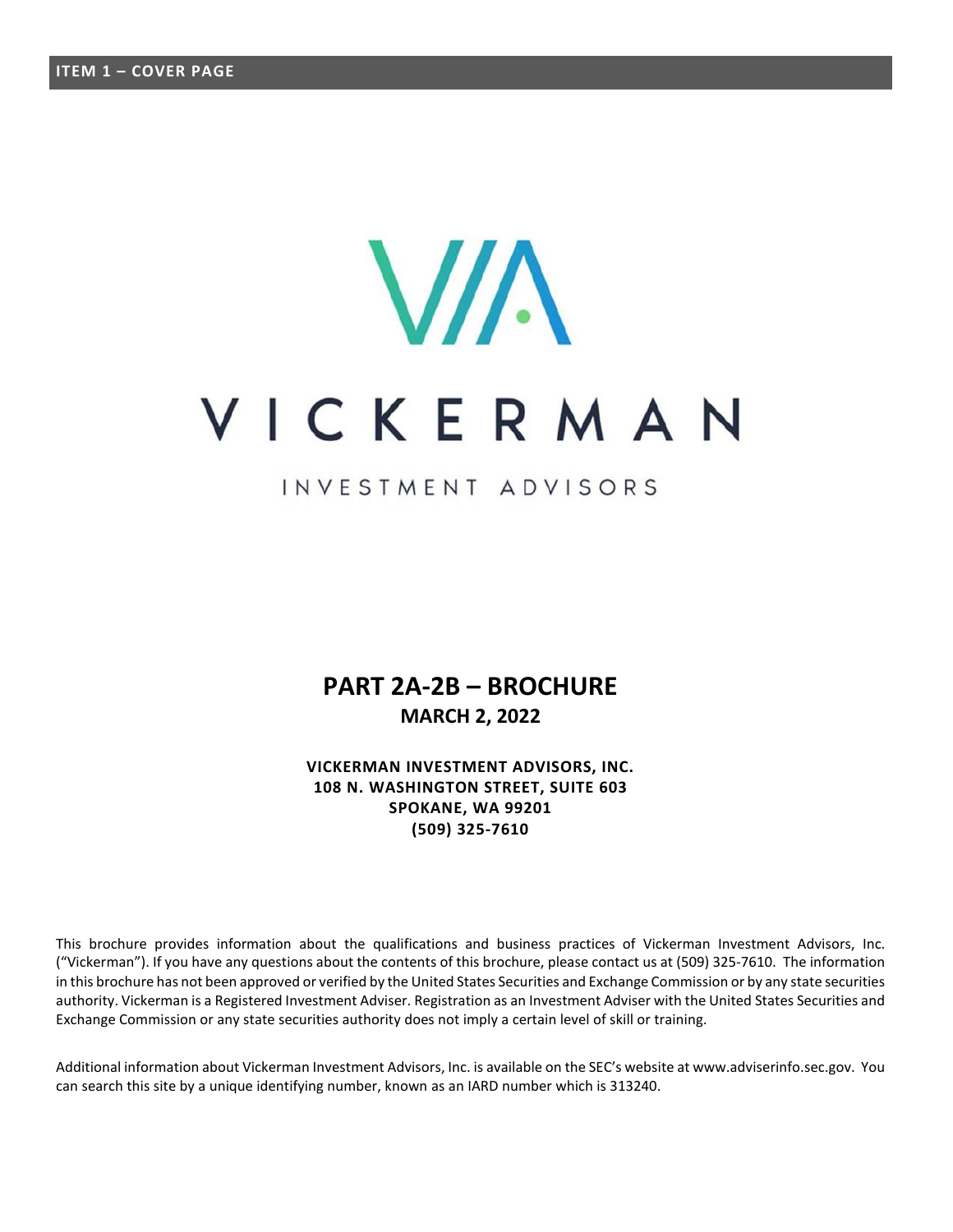# **ITEM 2 – MATERIAL CHANGES**

#### **SUMMARY OF MATERIAL CHANGES**

The filing is provided further to our last brochure dated July 13, 2021, and updates our assets under management. Additionally, we have clarified in Item 4 that in some cases, we pay accounting fees on behalf of clients.

In the future, this section will discuss specific material changes that are made to the Brochure and provide clients with a summary of such changes. Following the SEC and state rules, we will ensure that clients receive a summary of any materials changes to this and subsequent Brochures within 120 days of the close of the Advisor's fiscal year. We will provide other ongoing disclosure information about material changes, as necessary.

Currently, a free copy of our Brochure may be requested by contacting Vickerman Investment Advisors, Inc. at (509) 325-7610. The Brochure is also available on our web site www.vickerman.us.

# **ITEM 3 – TABLE OF CONTENTS ITEM 1 – COVER PAGE 0 ITEM 2 – MATERIAL CHANGES 1 ITEM 3 – TABLE OF CONTENTS** 1 **ITEM 4 – ADVISORY BUSINESS 2 ITEM 5 - FEES AND COMPENSATION 2 ITEM 6 - PERFORMANCE BASED FEES AND SIDE-BY-SIDE MANAGEMENT 3 ITEM 7 - TYPES OF CLIENTS 3 ITEM 8 - METHODS OF ANALYSIS, INVESTMENT STRATEGIES AND RISK OF LOSS 3 ITEM 9 - DISCIPLINARY INFORMATION 4 ITEM 10 - OTHER FINANCIAL INDUSTRY ACTIVITIES AND AFFILIATIONS 4 ITEM 11 - CODE OF ETHICS 4 ITEM 12 - BROKERAGE PRACTICES 5 ITEM 13 - REVIEW OF ACCOUNTS 5 ITEM 14 – CLIENT REFERRALS AND OTHER COMPENSATION 6 ITEM 15 – CUSTODY 6 ITEM 16 – INVESTMENT DISCRETION 6 ITEM 17 – VOTING YOUR SECURITIES 6 ITEM 18 – FINANCIAL INFORMATION 6 ADV PART 2B 7**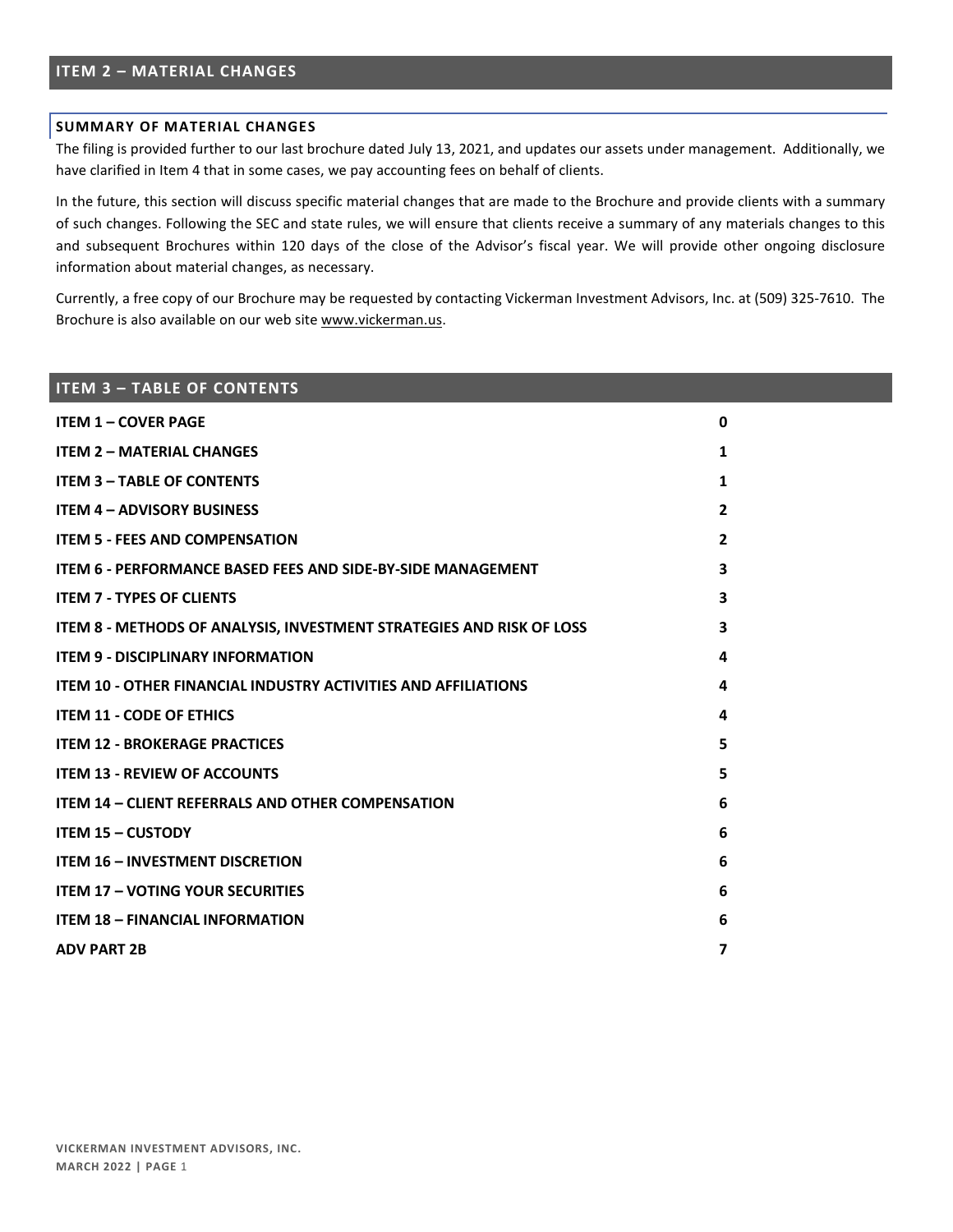## **ITEM 4 – ADVISORY BUSINESS**

Vickerman Investment Advisors, Inc. ("Vickerman") was established in 2021 to provide ongoing investment management services ("Services") to individuals, high net worth individuals, foundations, employer sponsored retirement plans, charitable organizations, institutions, trusts, and estates. Vickerman is owned by Michael J. Vickerman, Jr.

Through its investment advisor representatives ("Representatives") Vickerman provides Services that include ongoing investment management, portfolio trading and rebalancing, financial planning, retirement and estate planning and tax consulting. Every client has different financial position, so we tailor our Services to match the client's specific investment goals and objectives. For discretionary accounts, we execute the day-to-day transactions without seeking prior client consent based on the client's financial goals and objectives.

In some cases, we may have the option to utilize an investment of either a mutual fund or exchange-traded fund that has no transaction fees. In our decision to purchase these investments, we consider our expected holding period of the fund, the position, performance, size, and the expense ratio of the fund versus alternative funds. Depending on our analysis and future events, a no transaction fund might not always be in the best interest of our clients.

Clients may impose reasonable restrictions on our investing in certain securities, types of securities, or industry sectors, provided the restriction are provided in writing. It is important that clients notify us immediately if circumstances have changed with respect to their financial situation. If a non-discretionary relationship is in place, we will make investment recommendations and trade only with client authorization. There are some situations for existing and grand-fathered clients where we have agreed to pay the client accounting fees from the advisory fees we receive. It is important to know that payments of accounting fees is not provided to all clients.

Some clients may participate in our automated investment management service called Buckets Investment Strategy ("Buckets"). Buckets is available exclusively to clients of Vickerman and clients may enroll by visiting www.buckets.us. Buckets is an automated program, that means that investments are selected based upon the risk tolerance and investment objectives of the client but are not specifically tailored for the client. There may be a conflict of interest in that clients in Buckets could provide trading and account management efficiencies for Vickerman, so clients should ensure that Buckets is appropriate for their needs before enrolling in the program and we will always ensure to place the interests of the client in front of our own.

As of December 31, 2021, we managed a total of \$343,067,000 on a discretionary basis.

# **ITEM 5 - FEES AND COMPENSATION**

Vickerman charges advisory fees ("Advisory Fees") which are calculated as a percentage of assets under management ("Assets"). Our standard annual Advisory Fee schedule is as follows.

| <b>Advisory Fee</b> | <b>Assets managed</b>          |
|---------------------|--------------------------------|
| 1.00%               | on the first \$1,000,000, plus |
| 0.75%               | on the next \$2,000,000, plus  |
| 0.50%               | on amounts over \$3,000,000    |

The Advisory Fee is calculated quarterly and in arrears based upon the average daily balance of the account during the previous quarter for each level of Assets. The Assets includes all positions in the accounts, cash, declared and paid dividends, accrued income and interest payments, unless specifically excluded or restricted from billing in writing by the client. We have existing clients on a lower fee schedule and Advisory Fees may be negotiated based on the individual client circumstances, familial relationships, complexity of relationship, existing client, etc. When you engage us, you will sign an advisory agreement that fully discloses our Advisory Fee and gives us authorization to debit our fee directly from your accounts.

Clients are also responsible for all transaction charges, fees and other expenses charged and imposed by the custodian who holds the Assets, which is separate and in addition to our Advisory Fees. Additionally, clients may incur, relative to all mutual fund and exchange traded fund purchases, charges imposed at the fund level (e.g., management fees and other fund expenses). Accordingly, clients should review the fees charged by the investments, custodian, and our Advisory Fee to fully understand the total amount of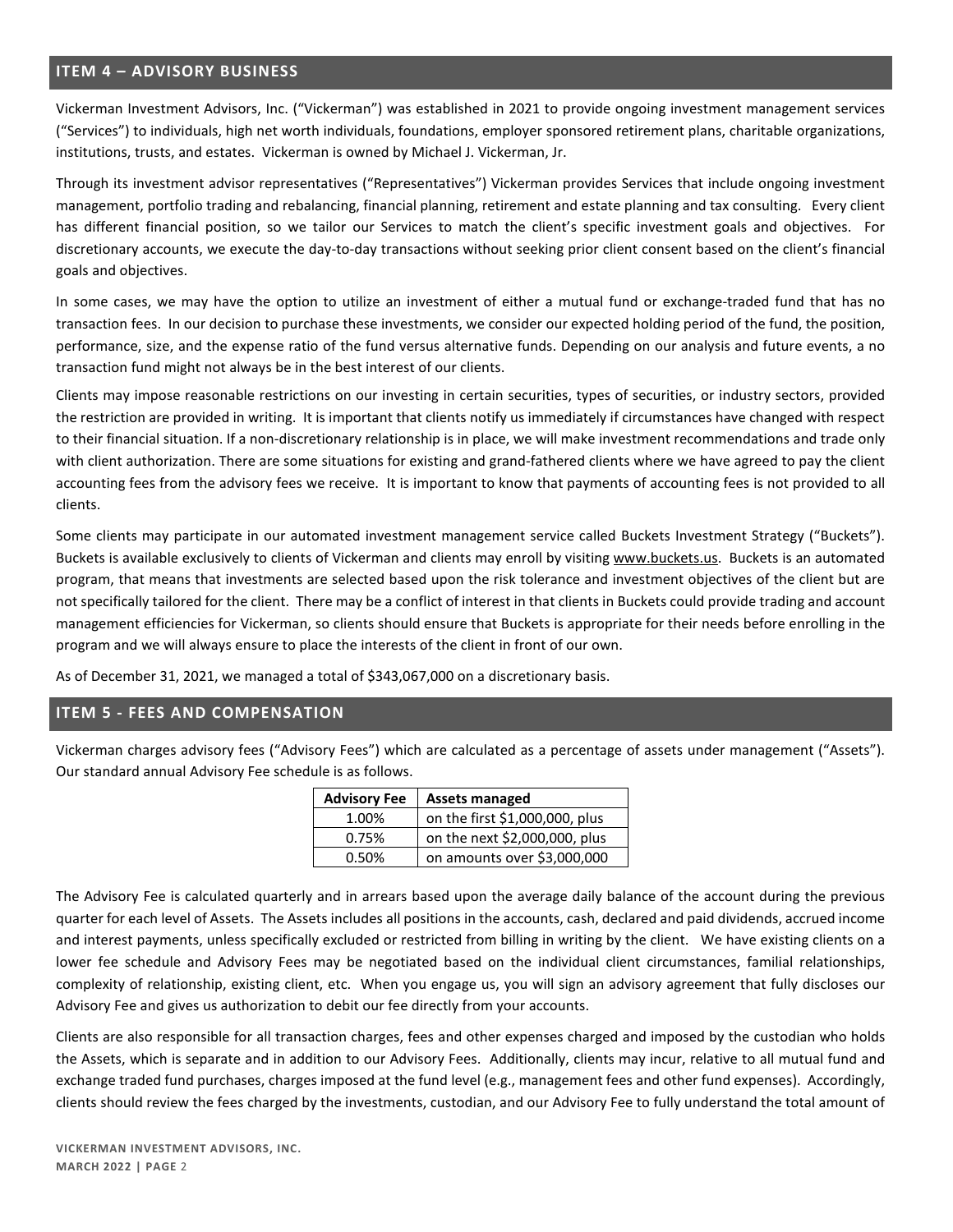the fees being paid. The investments selected for the clients are not exclusively available to us and could be obtained through other unaffiliated firms and potentially at a lower fee.

## **ITEM 6 - PERFORMANCE BASED FEES AND SIDE-BY-SIDE MANAGEMENT**

We do not charge advisory fees on a share of the capital appreciation of the funds or securities in a client account (so-called performance-based fees).

## **ITEM 7 - TYPES OF CLIENTS**

We provide investment advice to individuals, high net worth individuals, foundations, employer sponsored retirement plans, charitable organizations, institutions, trusts and estates.

# **ITEM 8 - METHODS OF ANALYSIS, INVESTMENT STRATEGIES AND RISK OF LOSS**

## **METHODS OF ANALYSIS AND INVESTMENT STRATEGIES**

Our investment philosophy is based upon Modern Portfolio Theory ("MPT"). MPT states that assets should be selected based on how they interact with one another, rather than how they perform in isolation.

Additionally, we utilize numerous sources of information to provide advice, including but not limited to: financial newspapers and magazines, websites, research materials and software prepared by third parties, annual reports, prospectuses and filings with the SEC, company press reports, as well as our proprietary analysis of data and information.

It is important to know that all methods of analysis include specific risks, including timing errors, inaccurate information, economic impacts, and other factors that can impact client investment performance.

We may utilize long term purchases (securities held at least a year) and short-term purchases (securities sold within a year) when implementing investment advice. Short term purchases may increase costs and may also increase the tax obligation of the portfolio. Investments may also be made on margin, which may increase the costs due to the interest payments on the margin loan balance.

The types of securities include, but are not limited to the following: equities, fixed income (corporate debt, municipal bonds, certificates of deposit, etc.), mutual funds, unit investment trusts, exchange traded funds, U.S. Government issues securities, real estate investment trusts, limited partnerships and direct participation programs.

#### **RISK OF LOSS**

A client's investment portfolio is affected by general economic and market conditions, such as interest rates, availability of credit, inflation rates, economic conditions, changes in laws and national and international political circumstances. Investing in securities involves certain investment risks. Securities may fluctuate in value or lose value. Clients should be prepared to bear the potential risk of loss. Vickerman will assist Clients in determining an appropriate strategy based on their tolerance for risk.

*Financial Planning*: Risks associated with the financial planning process include the possibility that the investment performance, interest rates, inflation assumptions, and longevity assumptions used in the development of client's financial plan turn out to be materially different than the actual future investment performance, interest rate, inflation, and life span. Differences between the assumptions used in the plan and actual events can materially affect the results of the financial plan over long periods of time. While we base our assumptions on historical information, clients must acknowledge that past performance or events might not be indicative of the future returns.

*Investing*: Investing is not without risk and involves the risk of loss of principal which clients should be prepared to bear. We use several strategies to try to reduce risk, including diversifying a portfolio across multiple asset classes. Despite these strategies, every asset class has experienced severe declines in value, sometimes over many years.

*Asset Class Risk*: Securities in client portfolios or in underlying investments such as mutual funds may underperform in comparison to the general securities markets or other asset classes.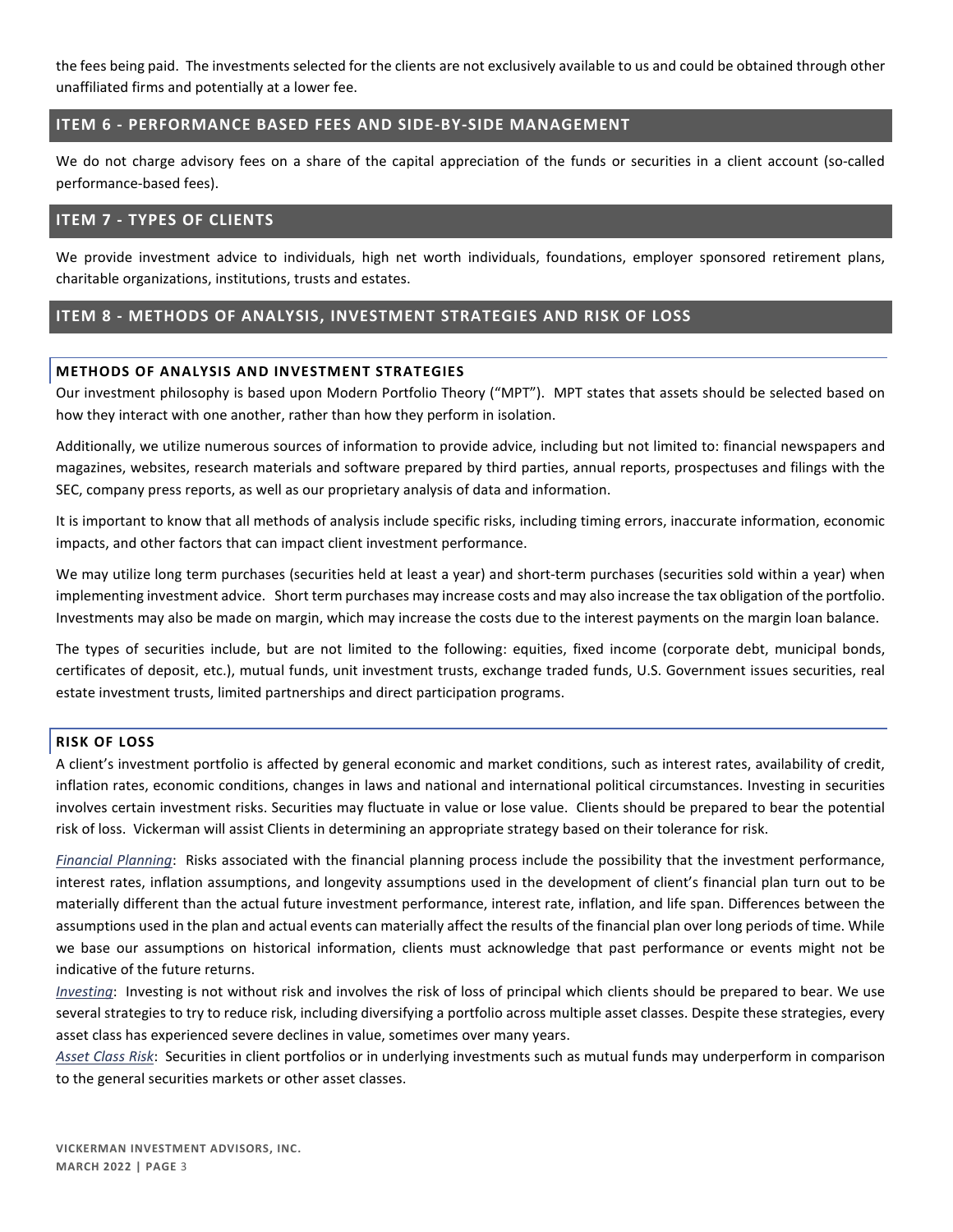*Issuer Risk*: Client account performance depends on the performance of individual securities selected in client accounts. Any issuer may perform poorly or be unable to continue operations, causing the value of its securities to decline or default.

*Management Risk*: The performance of client accounts is subject to the risk that our investment management strategy may not produce the intended results.

*Market Risk*: Client accounts can lose money over short periods due to short-term market movements and over longer periods during market downturns. The value of a security may decline due to general market conditions, economic trends, or events that are not specifically related to the issuer of the security or to factors that affect a particular industry or industries.

*Passive Investment Risk*: We may use a passive investment strategy that is not actively managed where we do not attempt to take defensive positions in declining markets.

*Liquidity Risk*: A security may not be able to be sold at the time desired which can impact performance.

*Interest Rate Risk*: An increase in interest rates may cause the value of fixed income securities and funds that hold these securities to decline in value. Securities with longer durations tend to be more sensitive to interest rate changes, usually making them more volatile than securities with shorter durations.

*Inflation Risk*: When any type of inflation is present, a dollar today will not buy as much as a dollar next year, because purchasing power is eroding at the rate of inflation.

*Currency Risk*: Overseas investments are subject to fluctuations in the value of the dollar against the currency of the investment's originating country. This is also referred to as exchange rate risk.

*Reinvestment Risk:* This is a risk that future proceeds from fixed income investments may have to be reinvested at a potentially lower rate of return (i.e. interest rate).

*Business Risk*: These risks are associated with a particular industry or a particular company within an industry.

*Financial Risk*: Excessive borrowing to finance a business' operations increases the risk of profitability, because the company must meet the terms of its obligations in good times and bad.

*Credit Risk* - refers to the risk that companies or other issuers may fail to pay their debts (including the debt owed to holders of their bonds). Consequently, this affects individual bond ladders, mutual funds and exchange-traded funds (ETFs) that hold these bonds. Credit risk is less of a factor in investments including insured bonds or U.S. Treasury Bonds. By contrast, those that invest in the bonds of companies with poor credit ratings generally will be subject to higher risk.

*Prepayment Risk* - Issuers may choose to pay off debt earlier than the stated maturity date on a bond. For example, if interest rates fall, a bond issuer may decide to "retire" its debt and issue new bonds that pay a lower rate. When this happens, proceeds from the sale of individual bonds or a bond fund may not be able to be reinvested in an investment with as high a return or yield.

# **ITEM 9 - DISCIPLINARY INFORMATION**

We do not have any legal, financial or other "disciplinary" items to report.

# **ITEM 10 - OTHER FINANCIAL INDUSTRY ACTIVITIES AND AFFILIATIONS**

None

# **ITEM 11 - CODE OF ETHICS**

We have implemented policies and procedures to govern our employees and to mitigate the conflicts of interest we encounter when providing our advisory services to clients. These include:

- A Code of Ethics that each employee is required to review and sign an acknowledgement of receipt and understanding (upon hire, and annually);
- Prohibitions on the misuse of material non-public information;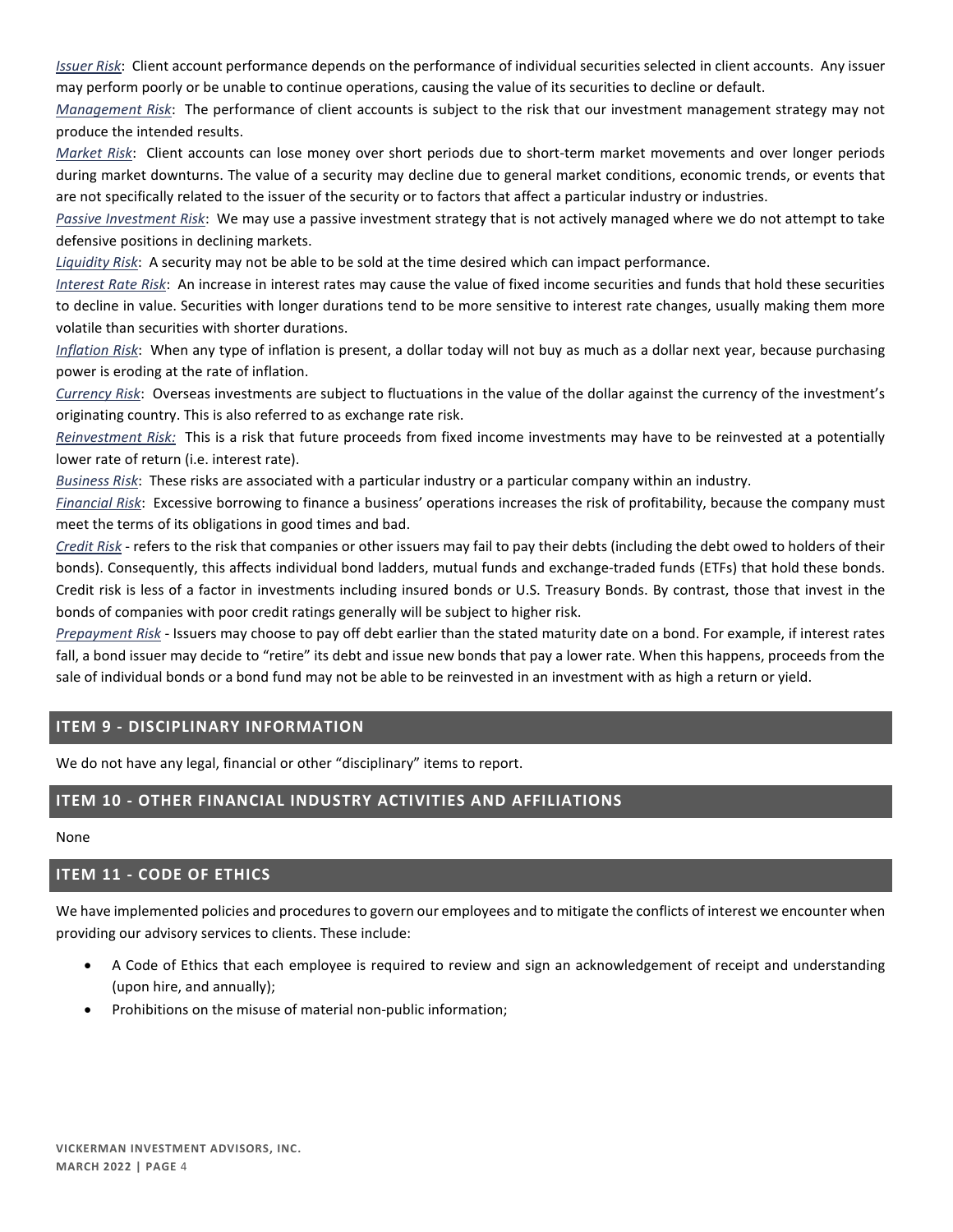- Personal securities trading policies and procedures (governing not only our employee but also the members of their household and any other securities or brokerage accounts where they have beneficial ownership of with a spouse, family member or other person). Employees are not allowed to:
	- o Trade on inside information.
	- o "Front-run" or trade in anticipation of client transactions.
	- $\circ$  Trade or participate in any activity prohibited under the federal securities laws.
	- o Place their interests in front of clients.

We strive to achieve the highest ethical and fiduciary standards (in dealing with Clients, the public, vendors, prospective clients and each other). As a fiduciary, we have an affirmative duty to act with integrity, competence and care; this includes disclosing all potential and actual conflicts of interest.

It may be possible for the Representative to buy or sell securities in their personal accounts that were also purchased in client accounts. We have a strict policy against using the trade flow of clients to economically benefit our firm or Representatives and we monitor the transactions of Representative's accounts to ensure that client interests are placed first.

We perform services for various other clients. We may give advice or take actions for our clients that differ from the advice given to other clients. The timing or nature of any action taken for all clients or other sponsors may also vary. For more information or to request a copy of our Code of Ethics, please contact us at (509) 325-7610.

# **ITEM 12 - BROKERAGE PRACTICES**

We work primarily with Charles Schwab & Company ("Schwab") and TD Ameritrade Institutional, a division of TD Ameritrade, Inc. ("TD Ameritrade"), collectively referred to as ("Custodian") for administrative convenience and because they offer a good value to our clients for the transaction costs and other costs incurred. The client is not obligated to effect transactions through any Custodian recommended by Vickerman. In recommending Custodians, we will comply with our fiduciary duty to seek best execution and will consider such relevant factors as: (1) price; (2) the custodian's facilities, reliability, and financial responsibility; (3) the ability of the Custodian to effect transactions, particularly with regard to such aspects as timing, order size and execution of order; and (4) Any other factors that we consider to be relevant.

The Custodians provide us (and other independent investment advisors) services which include custody of securities, trade execution, clearance, and settlement of transactions. We receive some benefits from the Custodians that are more fully described in Item 14 below.

We may aggregate trades for clients. The allocations of a particular security will be determined before the trade is placed with the broker. When practical, client trades in the same security will be bunched in a single order ("block") to obtain best execution at the best security price available. When employing a block trade: (1) we will make reasonable efforts to attempt to fill client orders by day-end. (2) If the block order is not filled by day-end, we will allocate shares executed to underlying accounts on a pro rata basis, adjusted as necessary to keep client transaction costs to a minimum. (3) If a block order is filled (full or partial fill) at several prices through multiple trades, an average price and commission will be used for all trades executed. (4) All participants receiving securities from the block trade will receive the average price. (5) Only trades executed within the block on the single day may be combined for purposes of calculating the average price. It is expected that this trade aggregation and allocation policy will be applied consistently. However, if application of this policy results in unfair or inequitable treatment to some or all our clients, we may deviate from this policy.

# **ITEM 13 - REVIEW OF ACCOUNTS**

Accounts are reviewed by our Chief Compliance Officer or their assignee. The frequency of reviews is determined based on the supervisory processes and/or the client investment objectives. Accounts are generally reviewed quarterly, but in any event, no less than annually.

More frequent reviews may be triggered by a change in client's investment objectives; tax considerations; large deposits or withdrawals; large sales or purchases; loss of confidence in corporate management; or changes in the economic climate.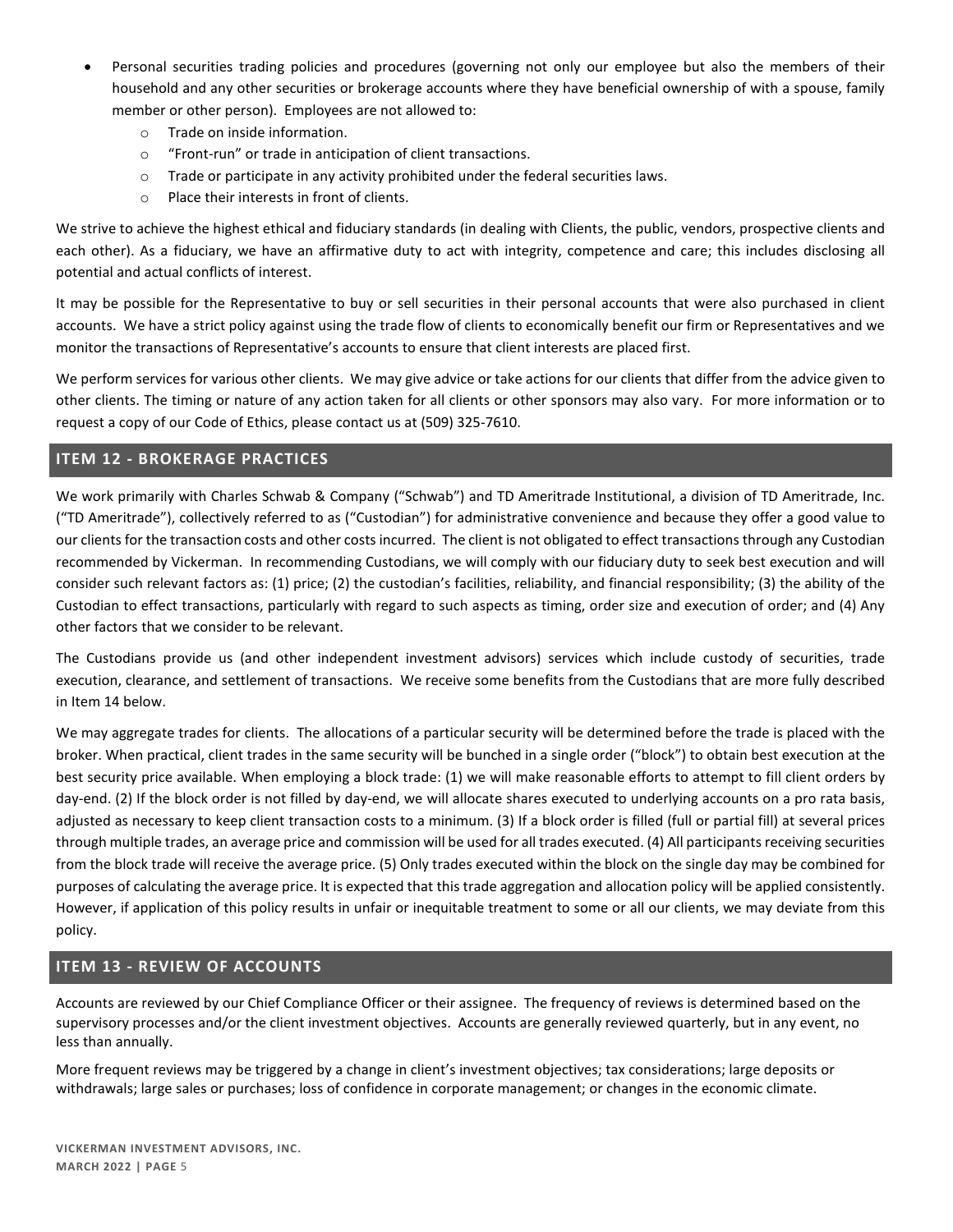Investment advisory clients receive standard account statements from the Custodian of their accounts typically monthly. We may also provide clients with a written report summarizing your accounts. There may be a difference between the report provided by Vickerman and the statement from the Custodian based on settlement versus trade date accounting, dividends, or accrued interest. It is important that Clients rely on the value as provided by the Custodian for the actual value of their accounts.

## **ITEM 14 – CLIENT REFERRALS AND OTHER COMPENSATION**

As disclosed under Item 12 Brokerage Practices, we may recommend TD Ameritrade or Schwab for custody and brokerage services. By recommending these Custodians, we receive economic benefits that include the following products and services (provided without cost or at a discount): receipt of duplicate client statements and confirmations; research related products and tools; consulting services; access to a trading desk serving advisor participants; access to block trading (which provides the ability to aggregate securities transactions for execution and then allocate the appropriate shares to client accounts); the ability to have advisory fees deducted directly from client accounts; access to an electronic communications network for client order entry and account information; access to mutual funds with no transaction fees and to certain institutional money managers; and discounts on compliance, marketing, research, technology, and practice management products or services provided to us by third party vendors. The Custodians may also have paid for business consulting and professional services received by some of our related persons. Some of the products and services made available by the Custodians may benefit us but may not benefit your account. These products or services may assist us in managing and administering your account, including accounts not maintained at either Custodian. Other services made available by the Custodians are intended to help us manage and further develop our business enterprise. The benefits received by our firm or our personnel through utilization of the Custodians do not depend on the amount of brokerage transactions directed to them. As part of our fiduciary duties to clients, we always endeavor to put the interests of our clients first. You should be aware, however, that our receipt of economic benefits in and of itself creates a conflict of interest and may indirectly influence our choice to recommend either Custodian for custody or brokerage services.

There are some existing clients of Vickerman who were referred to Representatives from the Schwab Advisor Network Program ("SAN"). While no new referrals are being taken through SAN, Schwab receives an annual fee of up to 0.25% on the existing clients who were referred through SAN. This fee is deducted or paid from our Advisory Fee.

# **ITEM 15 – CUSTODY**

As noted in the Advisory Agreement signed by the Client, we do have the ability to deduct our advisory fee directly from Client accounts. Additionally, we are reporting custody on certain accounts where the client has requested the ability to electronically transfer assets to a third-party through a standing limited power of attorney (known as a SLOA). Although, we do not have any relationship, affiliation or share an address with any of the third parties, we are following SEC guidelines to report having custody of these assets. Other than these situations, we do not have custody of any client assets.

# **ITEM 16 – INVESTMENT DISCRETION**

Clients grant us discretion through a limited power of attorney to select, purchase, or sell securities without obtaining client specific consent within client accounts. Our Advisory Agreement will provide us discretion authority to trade accounts.

## **ITEM 17 – VOTING YOUR SECURITIES**

We will not vote proxies on your behalf. You are welcome to vote proxies or designate an independent third-party at your own discretion. You designate proxy voting authority in the custodial account documents. You must ensure that proxy materials are sent directly to you or your assigned third party. Clients can contact our office with questions about a particular solicitation by phone at (509) 325-7610.

## **ITEM 18 – FINANCIAL INFORMATION**

We do not have any circumstance that is reasonably likely to impair our ability to meet contractual commitments to clients. We do not require or solicit prepayment of more than \$1,200 in fees per client, six months or more in advance.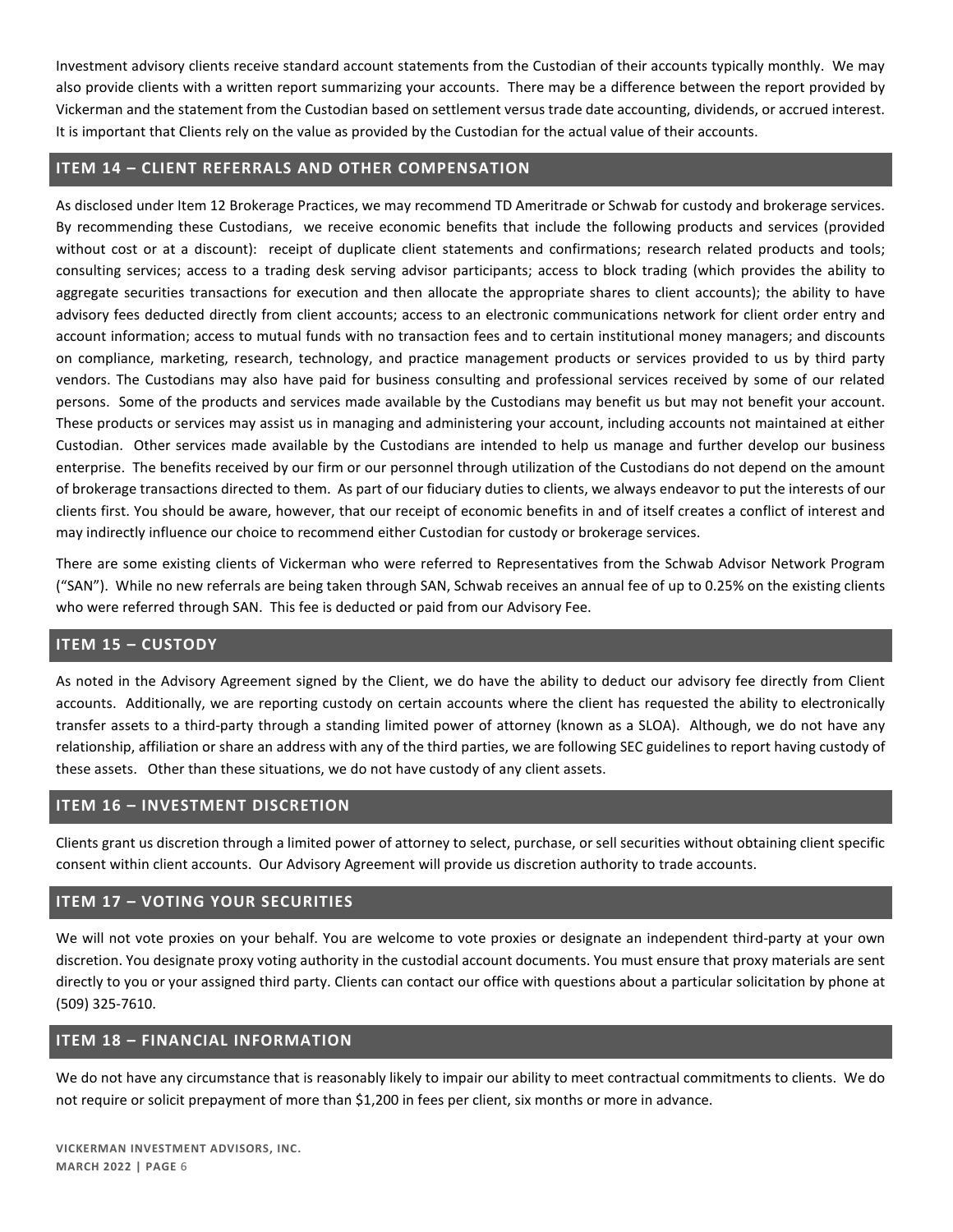# **VIA** VICKERMAN

# INVESTMENT ADVISORS

# **PART 2A-2B – BROCHURE**

**MARCH 2, 2022** 

**MICHAEL J. VICKERMAN, JR.** 

**VICKERMAN INVESTMENT ADVISORS, INC. 108 N. WASHINGTON STREET, SUITE 603 SPOKANE, WA 99201 (509) 325-7610** 

This brochure supplement provides information about Michael J. Vickerman, Jr. that supplements the Vickerman Investment Advisors, Inc. Brochure, ADV Part 2A. If you have any questions about the contents of this supplement, please contact Mike Vickerman, Chief Compliance Officer. Additional information about Michael J. Vickerman, Jr. (CRD#2510165) is available on the SEC's website at www.adviserinfo. sec.gov.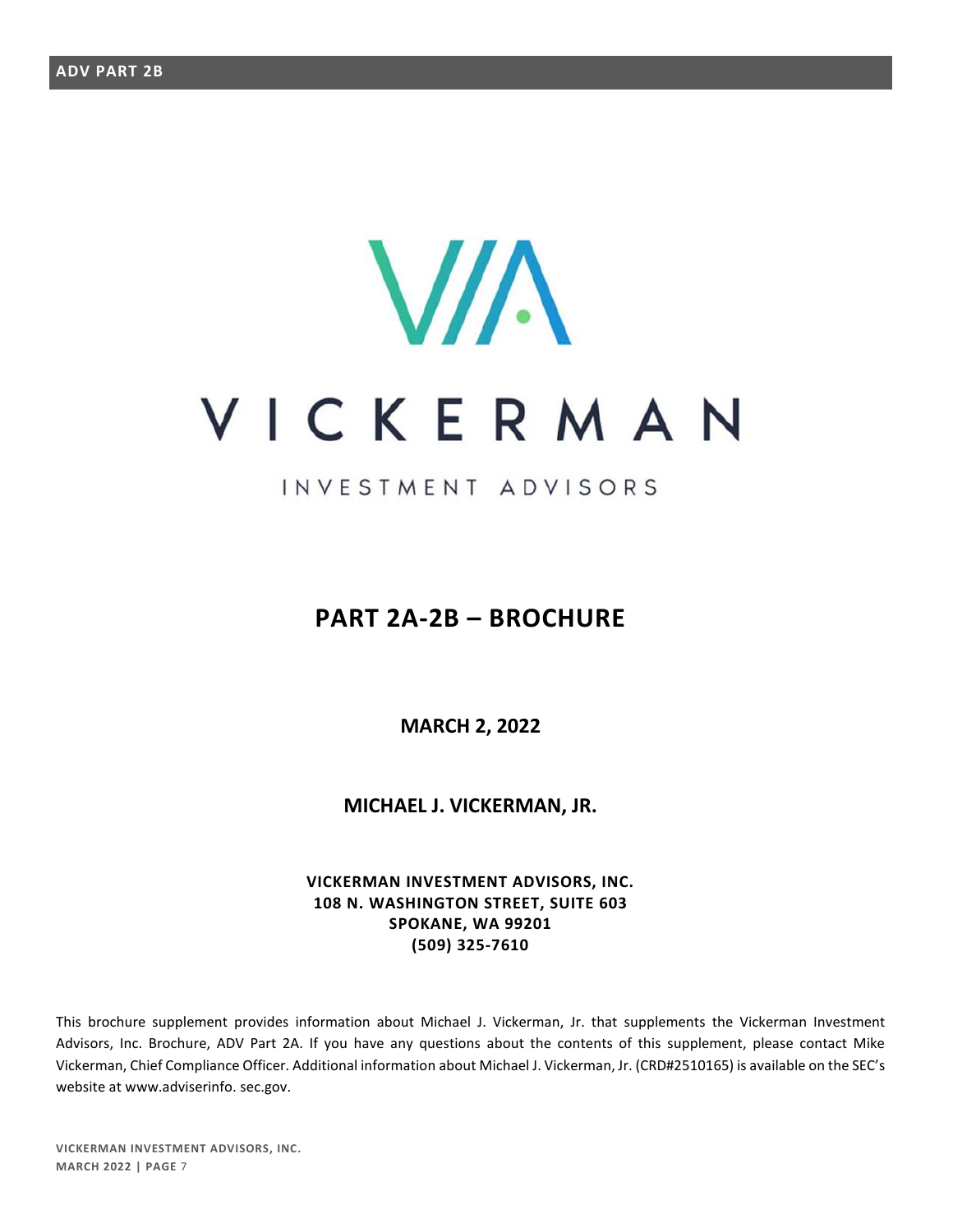Michael J. Vickerman, Jr. was born in 1968. He attended the University of Southern California in Los Angeles where he earned a BSA degree in Accounting. He immediately began his career as a CPA for the national accounting firm Ernst & Young. Later Mike returned to Spokane taking a position as a Controller for Job line Construction, Inc. In 1996 he joined partner, Kevin Driscoll, in establishing the accounting firm Vickerman & Driscoll Financial Services PLLC. At the same time, he was a registered representative of Pacific West Securities, Inc. and Pacific West Financial Consultants, Inc. From 2000 through 2020 he was owner and an investment advisor representative of Vickerman & Driscoll Financial Advisors, Inc. In 2020 he affiliated with Ten Capital Wealth Advisors, LLC as an Investment Advisor Representative. In 2021 he formed Vickerman Investment Advisors, Inc. where he is the President and an investment advisor representative.

## **ITEM 3 – DISCIPLINARY INFORMATION**  None

**ITEM 4 – OTHER BUSINESS ACTIVITIES**  None

**ITEM 5 – ADDITIONAL COMPENSATION**  None

#### **ITEM 6 – SUPERVISION**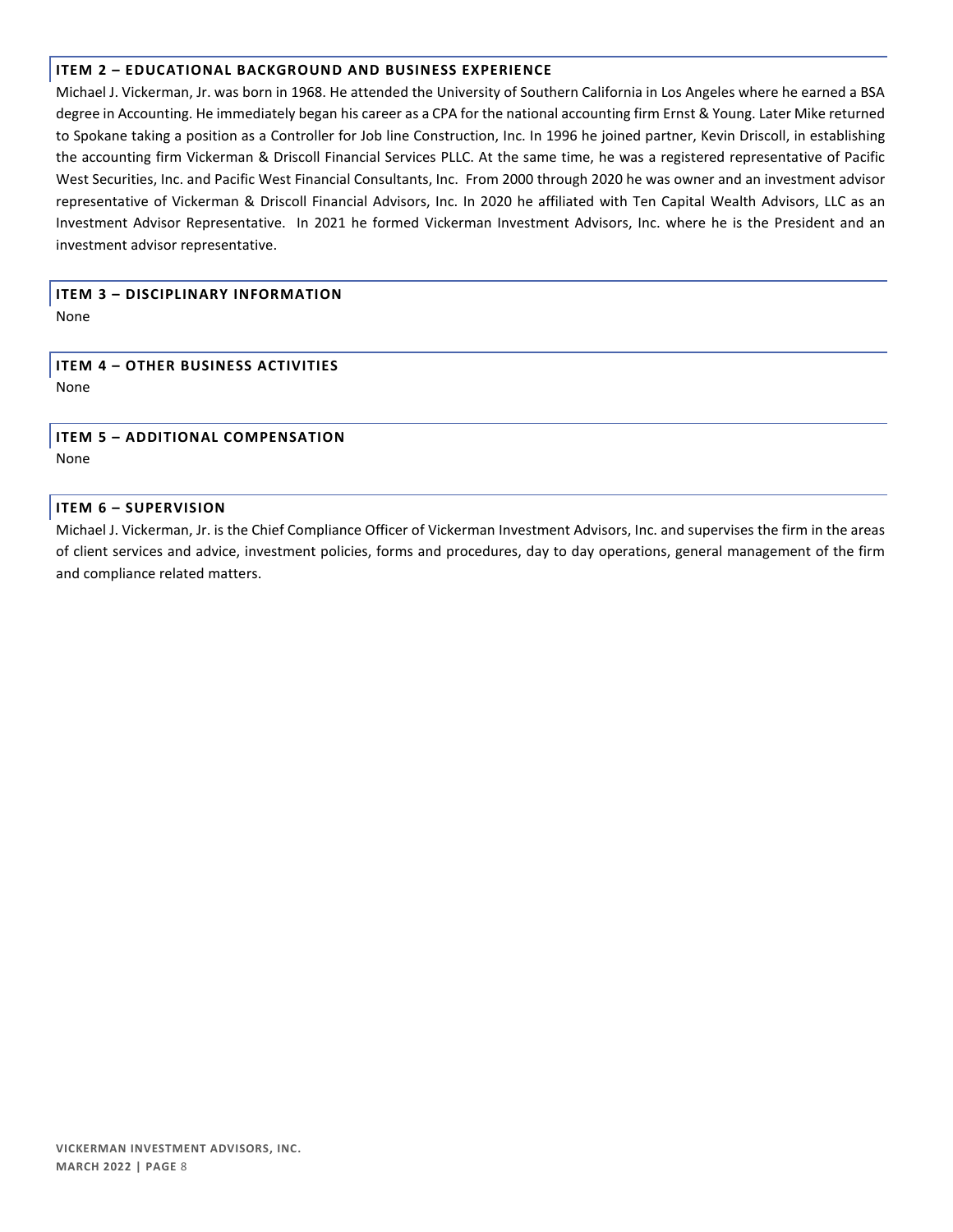

INVESTMENT ADVISORS

# **PART 2A-2B – BROCHURE**

**MARCH 2, 2022** 

**CHRISTOPHER "CHRIS" GRASMICK** 

**VICKERMAN INVESTMENT ADVISORS, INC. 108 N. WASHINGTON STREET, SUITE 603 SPOKANE, WA 99201 (509) 325-7610** 

This brochure supplement provides information about Chris Grasmick that supplements the Vickerman Investment Advisors, Inc. Brochure, ADV Part 2A. If you have any questions about the contents of this supplement, please contact Mike Vickerman, Chief Compliance Officer. Additional information about Chris Grasmick (CRD#4580168) is available on the SEC's website at www.adviserinfo. sec.gov.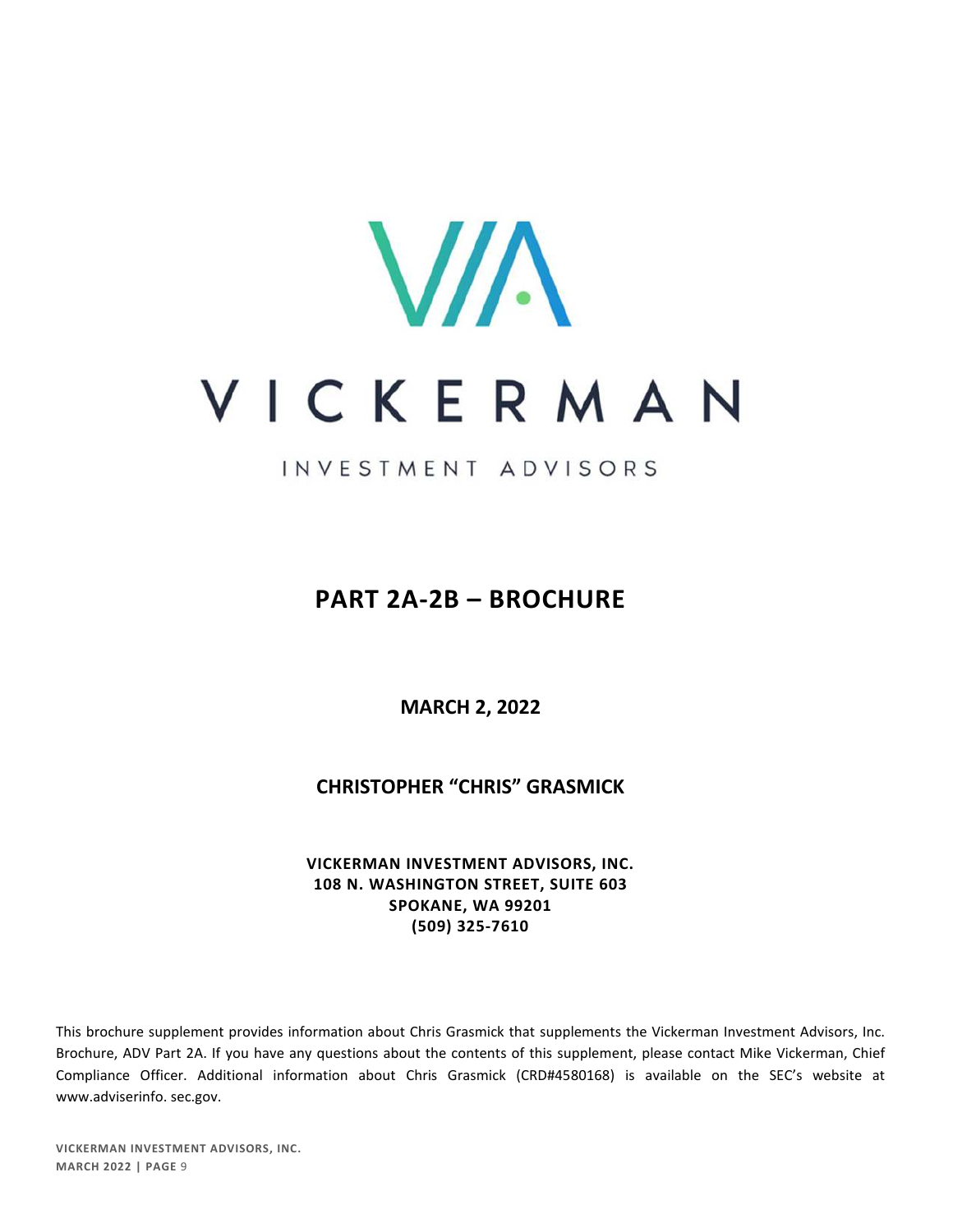Christopher "Chris" Grasmick, was born in 1979. He attended Colorado State University where he earned a BSA degree in Business Administration with an emphasis in Finance and a minor in Economics. He worked for Colorado Bank and Trust as an investment Representative from 2002 to 2003. From 2003 to 2006 he worked for Norlarco Credit Union as a financial officer. From 2006 to 2007 he worked at Chase Home Finance as a loan officer. From 2007 to 2021 he was a Wealth Management Advisor with TIAA. In 2021 he joined Vickerman Investment Advisors, Inc as an investment advisor representative.

Mr. Grasmick became a Certified Financial Planner (CFP®) in 2010. The CFP® designation identifies individuals who have completed the mandatory examination, education, experience, and ethics requirements mandated by the CFP® Board. Candidates must have at least three years of qualifying work experience that relates to financial planning. Candidates are required to hold a bachelor's degree from an accredited university. CFP® candidates must pass an examination that covers over 100 financial planning topics, which broadly include: general principles of financial planning, insurance planning and risk management, employee benefits planning, investment planning, income tax planning, retirement planning, and estate planning. Finally, candidates have ongoing ethics requirements and oversight by the CFP® Board.

## **ITEM 3 – DISCIPLINARY INFORMATION**

None

## **ITEM 4 – OTHER BUSINESS ACTIVITIES**

Mr. Grasmick is a member of the Investment Advisory Committee for Eastern Washington University. Less than 5% of his time is spent on this activity.

# **ITEM 5 – ADDITIONAL COMPENSATION**

None

## **ITEM 6 – SUPERVISION**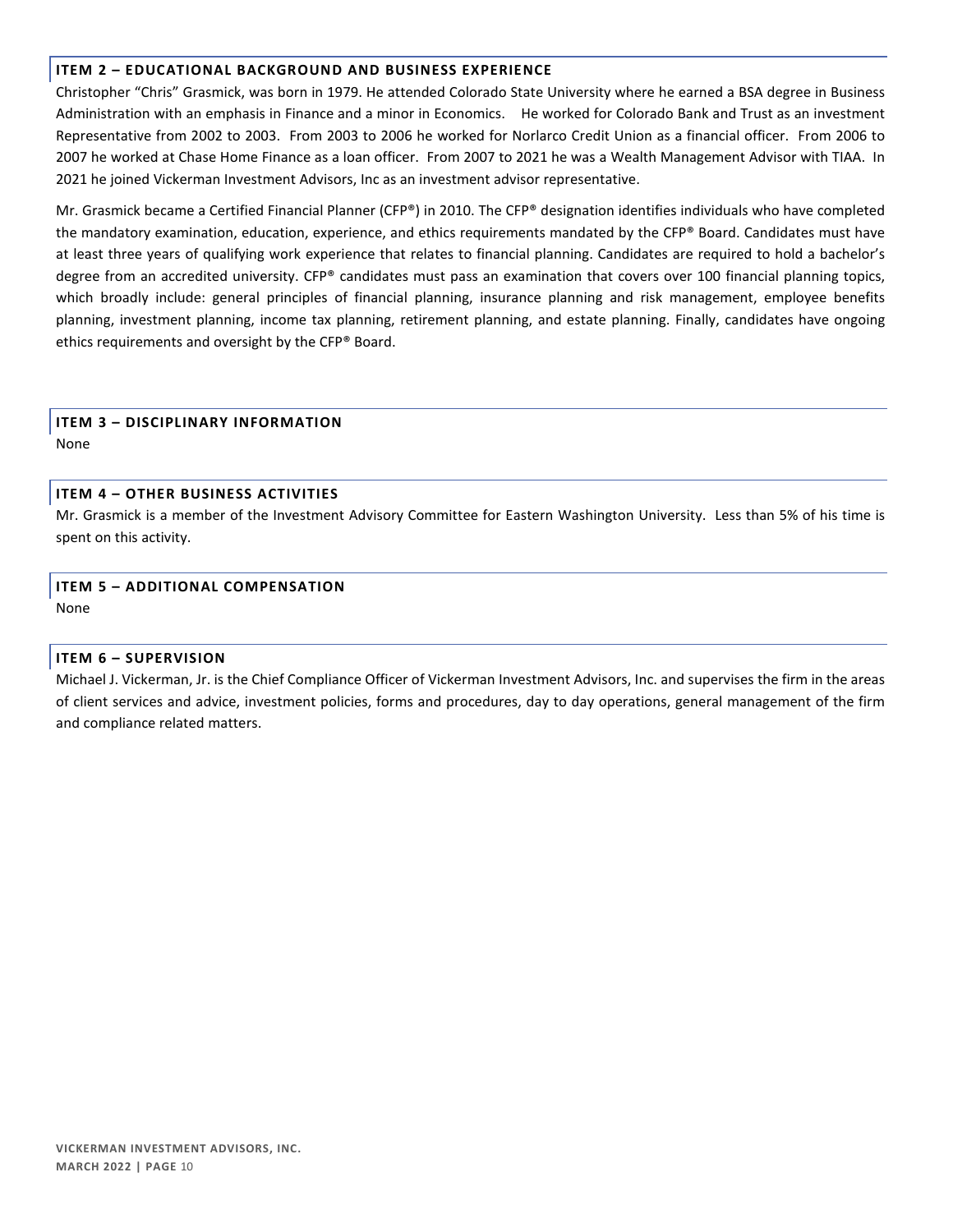

INVESTMENT ADVISORS

# **PART 2A-2B – BROCHURE**

**MARCH 2, 2022** 

**BRIAN JAMES KENYON** 

**VICKERMAN INVESTMENT ADVISORS, INC. 108 N. WASHINGTON STREET, SUITE 603 SPOKANE, WA 99201 (509) 325-7610** 

This brochure supplement provides information about Brian Kenyon that supplements the Vickerman Investment Advisors, Inc. Brochure, ADV Part 2A. If you have any questions about the contents of this supplement, please contact Mike Vickerman, Chief Compliance Officer. Additional information about Brian Kenyon (CRD#2900654) is available on the SEC's website at www.adviserinfo. sec.gov.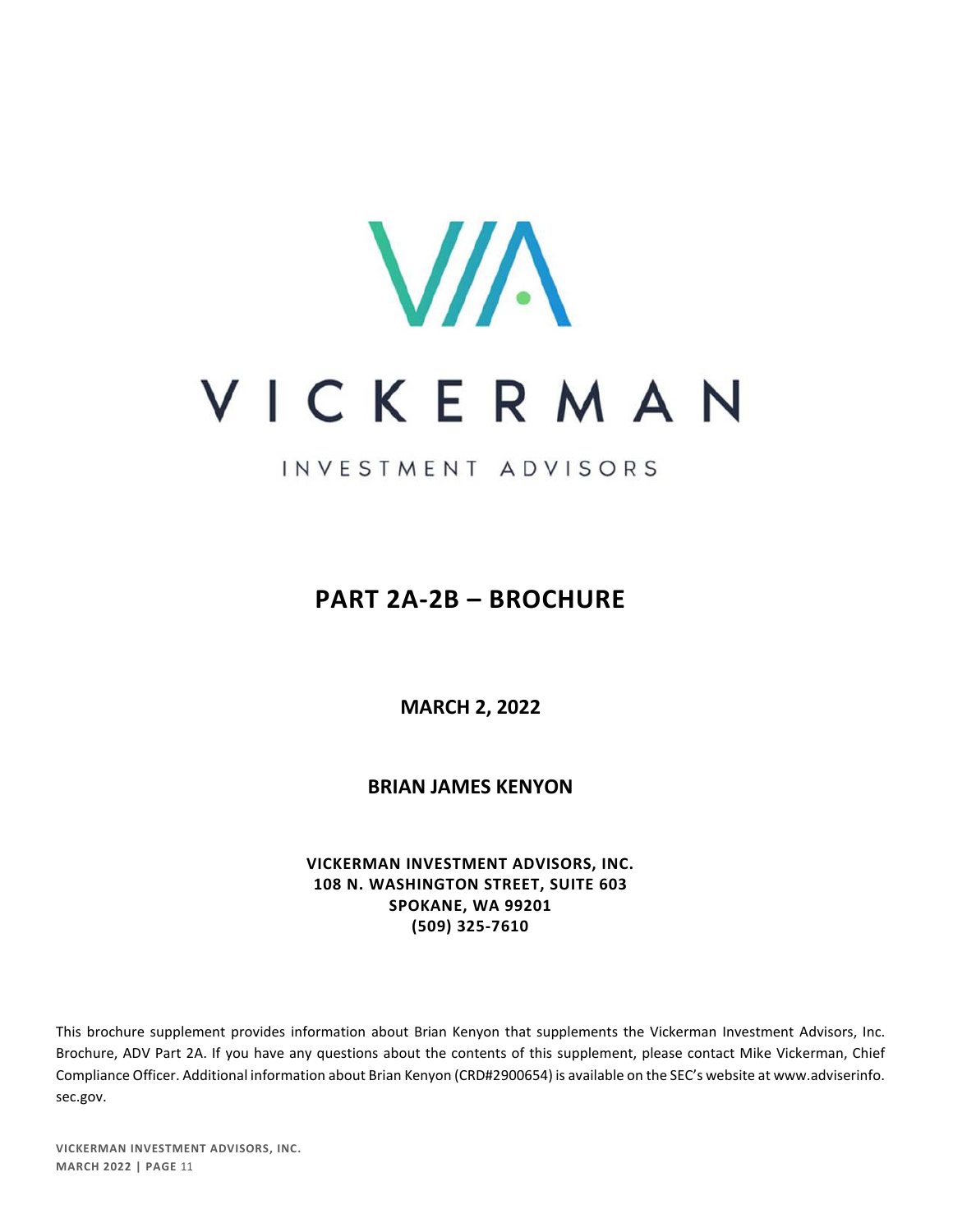Brian J. Kenyon was born in 1971. He attended Washington State University where he earned a BA degree in English Literature. He worked for Scotttrade from 1999 to through 2016. He worked with TIAA from 2017 until 2020 as a Wealth Management Advisor. In 2021 he joined Vickerman Investment Advisors, Inc as an investment advisor representative.

## **ITEM 3 – DISCIPLINARY INFORMATION**

None

## **ITEM 4 – OTHER BUSINESS ACTIVITIES**

None

## **ITEM 5 – ADDITIONAL COMPENSATION**  None

## **ITEM 6 – SUPERVISION**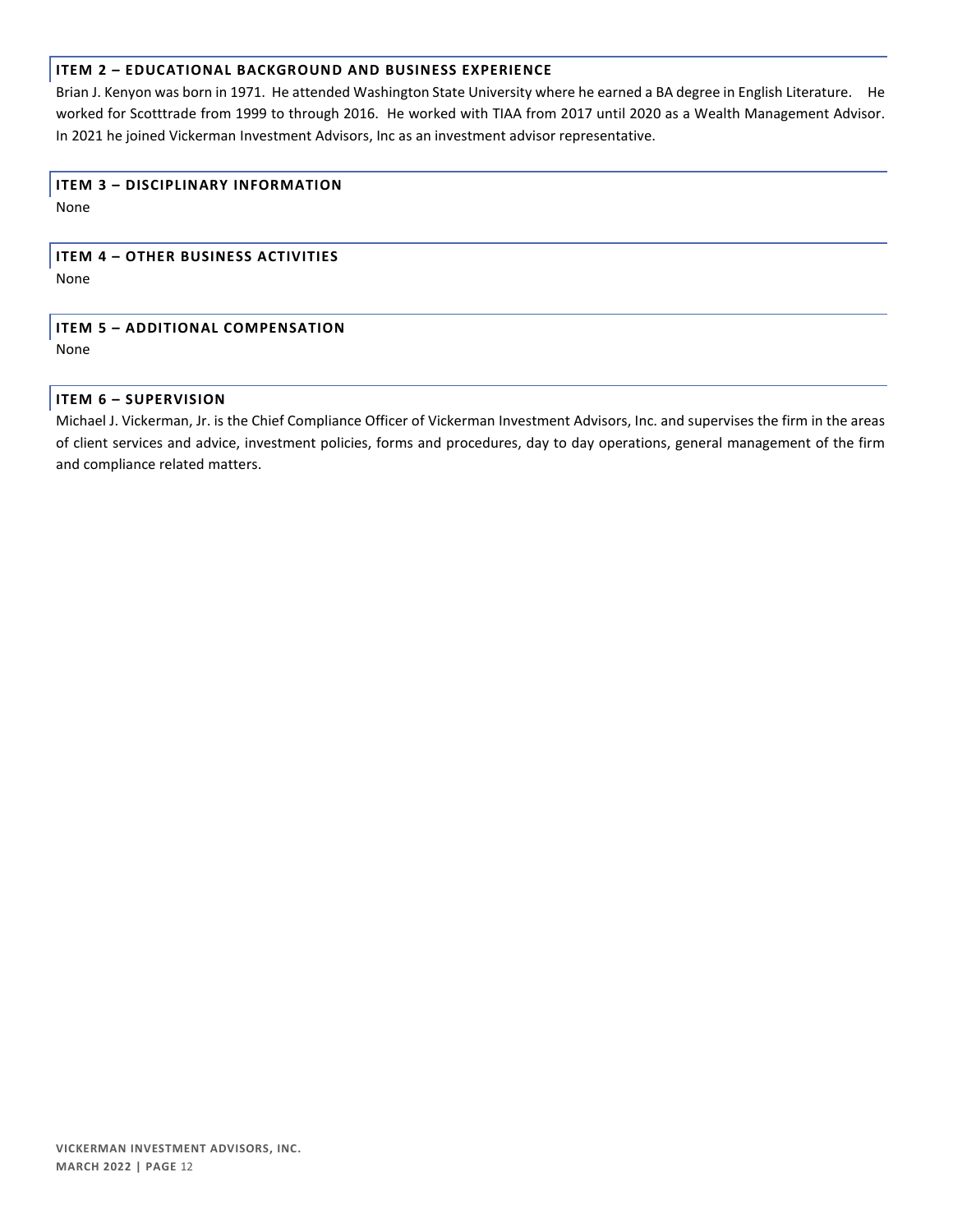

INVESTMENT ADVISORS

# **PART 2A-2B – BROCHURE**

**MARCH 2, 2022** 

**AMY JO VAN LIEROP** 

**VICKERMAN INVESTMENT ADVISORS, INC. 108 N. WASHINGTON STREET, SUITE 603 SPOKANE, WA 99201 (509) 325-7610** 

This brochure supplement provides information about Amy Jo Van Lierop that supplements the Vickerman Investment Advisors, Inc. Brochure, ADV Part 2A. If you have any questions about the contents of this supplement, please contact Mike Vickerman, Chief Compliance Officer. Additional information about Amy Jo Van Lierop (CRD#6561109) is available on the SEC's website at www.adviserinfo. sec.gov.